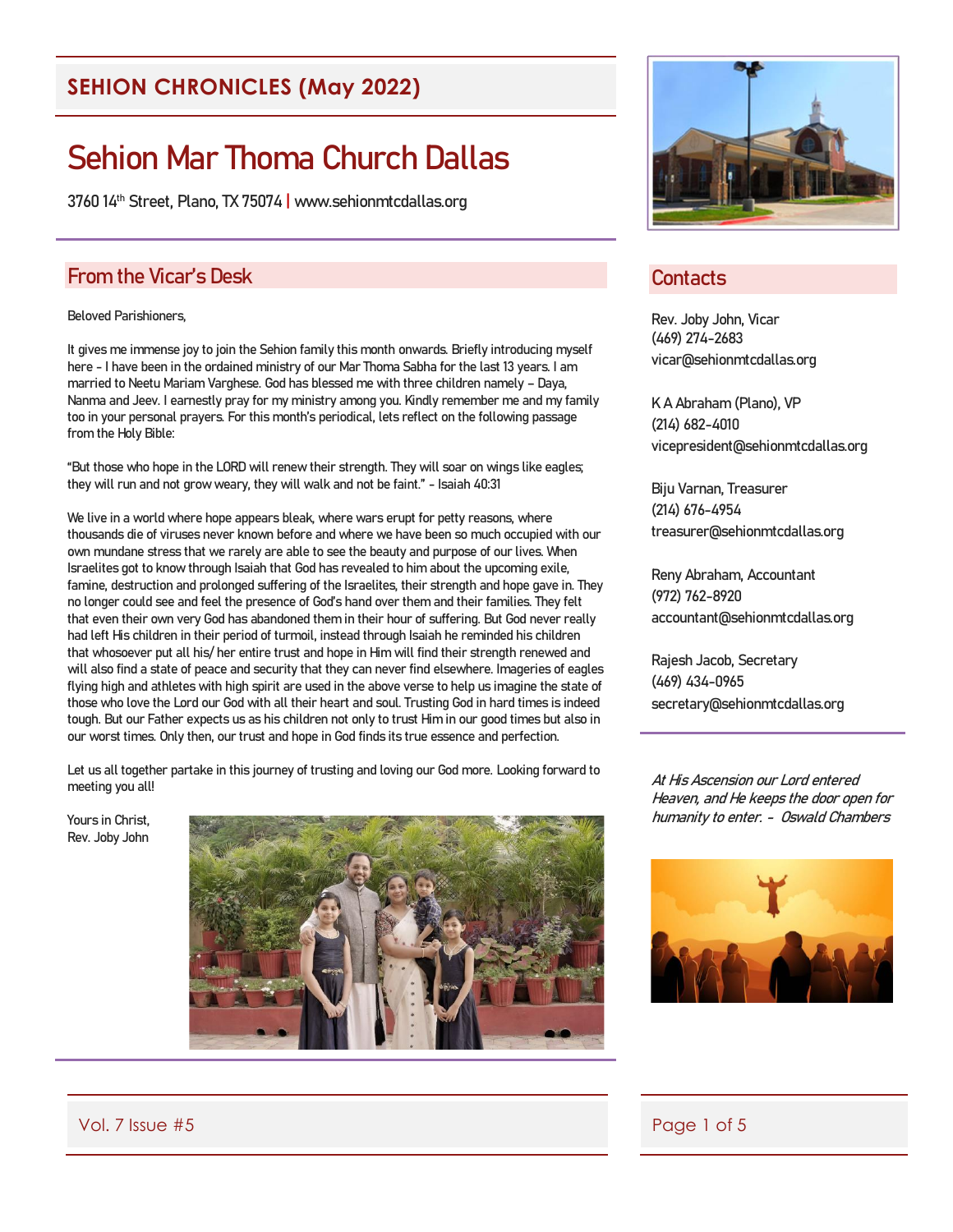# May Birthdays

| 5/2  | Bency Biju             | Garland   | 5/2  | Lally Usha Paul          | Allen     | 5/2  | Saramma Abraham               | Allen     |
|------|------------------------|-----------|------|--------------------------|-----------|------|-------------------------------|-----------|
| 5/3  | <b>Abraham Philips</b> | Allen     | 5/3  | Aleyamma Mathew          | Garland   | 5/3  | Bianca R. Varughese           | Allen     |
| 5/3  | George Varughese       | Allen     | 5/3  | <b>Thomas Abraham</b>    | Allen     | 5/4  | Avni Sara Varghese            | Sunnyvale |
| 5/4  | Beena M. Varnan        | Garland   | 5/4  | Johnson Poovakkunil      | Allen     | 5/4  | Sneha Jacob                   | Garland   |
| 5/5  | Micah J. Mathew        | Allen     | 5/5  | Saliamma Daniel          | Garland   | 5/5  | <b>Titus George</b>           | Allen     |
| 5/6  | Dr. Bindu J. Abraham   | Garland   | 5/6  | Dona Susan Jacob         | Murphy    | 5/6  | Simimol Tinto                 | Murphy    |
| 5/8  | <b>Anil Mathew</b>     | Sunnyvale | 5/8  | Sosamma Prasad           | Garland   | 5/9  | Aleena Shibu Mathai           | Allen     |
| 5/10 | Manju Thomas           | Allen     | 5/10 | Mini E Varghese          | Sunnyvale | 5/10 | <b>Thomas Varghese</b>        | Murphy    |
| 5/11 | Beena Varnan           | Garland   | 5/11 | Jason Mathai             | Allen     | 5/11 | Manoj A. Muthalaly            | Allen     |
| 5/12 | Alex V. Samuel         | Allen     | 5/12 | Olivia Roshen Royce      | Murphy    | 5/12 | Reena Mathew                  | Allen     |
| 5/14 | Anita Biju             | Garland   | 5/14 | George Thomas            | Allen     | 5/15 | Annie K. Punnoose             | Garland   |
| 5/15 | <b>Thomas Jacob</b>    | Garland   | 5/15 | Dr. V. T. Samuel         | Murphy    | 5/16 | Aleyamma Joshua               | Allen     |
| 5/16 | Samuel Philip          | Murphy    | 5/17 | <b>Betsy Varghese</b>    | Murphy    | 5/17 | <b>Celina Sarah Mathew</b>    | Allen     |
| 5/17 | M. S. Varghese         | Murphy    | 5/17 | <b>Vincent Varughese</b> | Murphy    | 5/18 | Annamma Thomas                | Sunnyvale |
| 5/18 | Philip K. John         | Sunnyvale | 5/18 | Sarah Mathew             | Allen     | 5/19 | <b>Esther Thomas</b>          | Sunnyvale |
| 5/20 | A. G. Chacko           | Murphy    | 5/20 | Jacob V. Koshy           | Garland   | 5/20 | John Kochumman                | Sunnyvale |
| 5/20 | Kristin S. Philip      | Garland   | 5/20 | <b>Lissimol Mathew</b>   | Sunnyvale | 5/20 | <b>Mathew Mathai</b>          | Sunnyvale |
| 5/20 | Pretty Reji            | Murphy    | 5/21 | Elizabeth George         | Sunnyvale | 5/21 | Elizabeth Idicula             | Sunnyvale |
| 5/22 | Blesson G. Cherian     | Allen     | 5/22 | Kristina Ann Ninan       | Allen     | 5/22 | Susamma Thomas                | Sunnyvale |
| 5/23 | Sony V. George         | Allen     | 5/24 | K. A. Thomas             | Garland   | 5/25 | Alice Lukose                  | Allen     |
| 5/25 | Dolly Kochumman        | Sunnyvale | 5/25 | Mariamma<br>Kuriyakose   | Sunnyvale | 5/25 | Shyla K. Johnson              | Allen     |
| 5/26 | Anika Abraham          | Allen     | 5/26 | Mathew Varughese         | Sunnyvale | 5/28 | Elizabeth Alex                | Allen     |
| 5/28 | Gigi Philip            | Murphy    | 5/28 | Mary Alexander           | Sunnyvale | 5/28 | Prasad Vilayil Kunju<br>Kunju | Garland   |
| 5/28 | Sanju C. George        | Allen     | 5/28 | Sarah Maria Koshy        | Garland   | 5/29 | Dr. Anita S. Mathew           | Garland   |
| 5/29 | <b>Philip Mathew</b>   | Allen     | 5/30 | <b>Albin Alex</b>        | Allen     | 5/30 | <b>Allen Alex</b>             | Allen     |
| 5/30 | Mariamma John          | Garland   | 5/30 | Reji T. Mathew           | Murphy    | 5/30 | Santhosh Lukose               | Allen     |
| 5/30 | Dr. Sunila Philips     | Allen     | 5/31 | Anumol Jerry             | Sunnyvale | 5/31 | George David                  | Allen     |
| 5/31 | Leni David             | Allen     | 5/31 | <b>Shirly Thomas</b>     | Murphy    |      |                               |           |

# May Anniversaries

| 5/1  | Jerry Alexander<br>Anumol Jerry           | Sunnyvale | 5/2    | Don Thomas<br>Suma Thomas                 | Garland   | 5/3    | Mathew Mathai<br>Lissimol Mathew                | Sunnyvale |
|------|-------------------------------------------|-----------|--------|-------------------------------------------|-----------|--------|-------------------------------------------------|-----------|
| 5/6  | Anil Joshua<br>Ligi Mathew                | Allen     | 5/7    | Sunny Kovoor<br>Noel Kovoor               | Allen     | 5/11   | <b>Mohan Mathew</b><br>Rebecca Joseph           | Murphy    |
| 5/12 | Jojy John<br>Tina Jojy John               | Murphy    | 5/20   | Babu K Thomas<br>Susamma Thomas           | Sunnyvale | 5/22   | Prasad Vilayil Kunju<br>Kunju<br>Sosamma Prasad | Garland   |
| 5/23 | K. A. Thomas<br>Suja Thomas               | Garland   | 5/25   | Thomas George<br>Susan Thomas             | Allen     | $5/26$ | Anil Cherian Jacob<br>Dr. Tiffany Jacob         | Murphy    |
| 5/26 | Mathew Varughese<br>Aleyamma<br>Varughese | Allen     | $5/26$ | Reji T. Mathew<br>Pretty Reji             | Murphy    | 5/27   | Suju T. Abraham<br>Reni Suju Abraham            | Garland   |
| 5/28 | Philip K Philip<br>Gigi Philip            | Murphy    | 5/31   | Shincy M. Abraham<br>Dr. Bindu J. Abraham | Garland   |        |                                                 |           |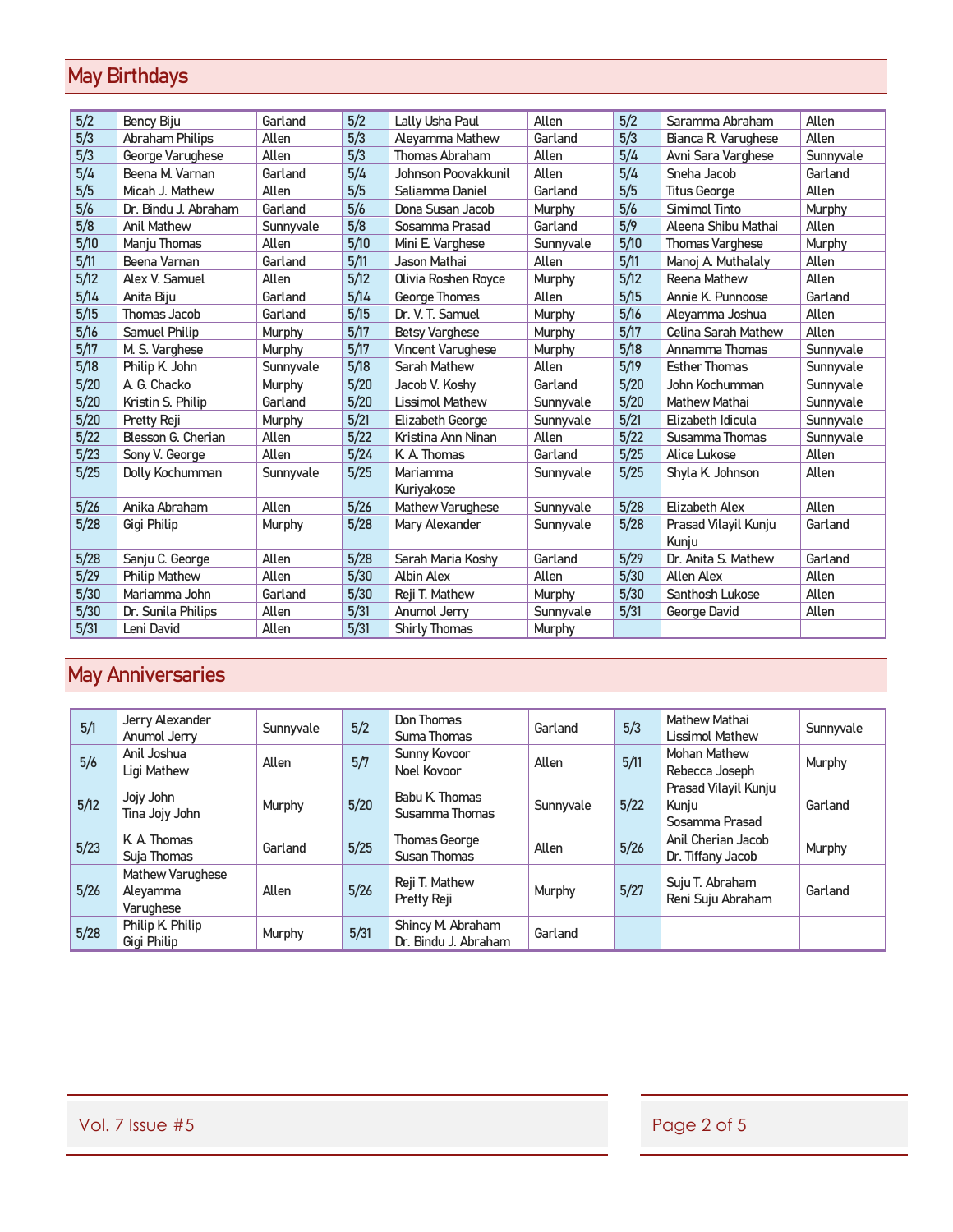#### Sunday School



The Sunday School had quite a few activities lined up for April. We are grateful for being able to contribute and fully serve as a children's body within the Church!

Few items to note for April:

- Our Sunday School supported the 5 Loaves Charity by donating 3 Indian Treat Baskets and 4 Paintings!
- We were able to hold a teacher's retreat on April 16th with Larry Achen as our speaker! We learnt about having a passion in teaching kids who are an integral part of the Kingdom through understanding the role of minor characters of the Bible who played major roles in the Bible (e.g Nehemiah, Chloe). In addition, we also learned about the difference and the role of imagination and Faith in our lives.
- The Sunday School put together an online Farewell Card as we bid goodbye to Achen and Family.

Look Forward to the next few months:

Preparations for VBS 2022 is underway (July 14-16) - We are recruiting volunteers and registration is now open! Please contact Shane Varkey, VBS Director for 2022 for further information

Opportunity to Lead Praise and Worship: We have requested any child or grade as a whole who would be interested to lead praise and worship at Sunday School to please inform their teacher or the Sunday School Leadership.

Prayer after Sermon: If your child is interested in praying after the sermon on Sundays with English worship, please let Jisha Abraham or Shyla Johnson know. We will sign them up and provide guidance through prayer instruction classes as required.

Upcoming Key Dates through June:

- May 1: Sunday School Exam
- May 15: Diocesan Exam
- May 22: Last Day of Sunday School
- June 18: Sehion Kids Retreat
- Jul 9: Sehion Sunday School Competitions
- Jul 14-16: VBS
- Jul 30: Regional Competitions- MTC Farmer's Branch

#### In His Service,

Bobby Mathew, Anne Varghese, Tibu Mathew (2022 Sunday School Leadership Team)

Train up a child in the way he should go; even when he is old he will not depart from it. Proverbs 22:6

#### Edavaka Mission

| MTVEA Night of Prayer                | Zoom meeting |
|--------------------------------------|--------------|
| Weekly Bible Study/ Prayer           | Zoom meeting |
| Weekly Bible Study/ Prayer           | Zoom meeting |
| <b>MTVEA Southwest Region Prayer</b> | Zoom meeting |
| Weekly Bible Study/ Prayer           | Zoom meeting |
| Weekly Bible Study/ Prayer           | Zoom meeting |
|                                      |              |

Vol. 7 Issue #5 Page 3 of 5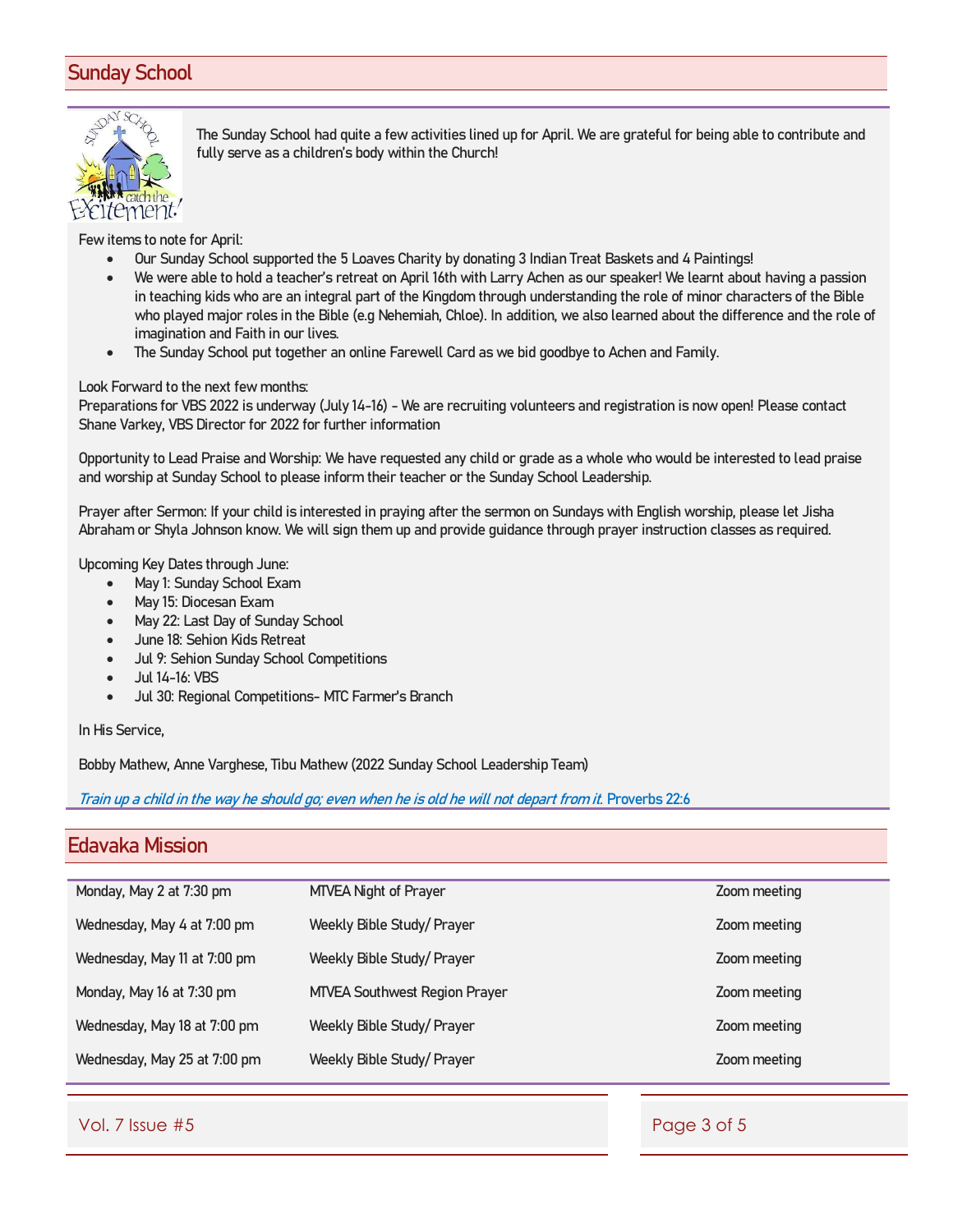#### Sevika Sangham

| Tuesday, May 3 at 7:00 pm   | Southwest Region Prayer       | Zoom meeting |
|-----------------------------|-------------------------------|--------------|
|                             | • Led by Rev. Thomas Mathew P |              |
| Saturday, May 7 at 9:30 am  | <b>Weekly Prayer</b>          | Zoom meeting |
|                             |                               |              |
| Saturday, May 21 at 9:30 am | Weekly Prayer                 | <b>TBD</b>   |
|                             |                               |              |
| Saturday, May 28 at 9:30 am | <b>Weekly Prayer</b>          | TBD          |
|                             |                               |              |

Sevika Sangham Southwest Region center A in-person prayer meeting will be held on Saturday, May 14th, at Oklahoma MTC.

- The main speaker for the event will be Rev. John Kunjappy (Vicar of Oklahoma MTC).
- Oklahoma church has requested to provide a headcount of the Sehion members attending the program. If you wish to join us, don't hesitate to contact Sony Varghese (sonyvargeo@gmail.com) or Rebecca Joseph (deepu.joseph@gmail.com) by May 8th.

Upcoming Sevika Sangham events:

- Sunday May 22<sup>nd</sup>: Bake Sale organized by Sevika Sangham
- The 20<sup>th</sup> Diocesan Suvishesha Sevika Sangham Conference will be held at the Mar Thoma Church of Dallas, Farmers Branch, from October 13<sup>th</sup>-16<sup>th</sup>, 2022. Online registration at [https://www.dssc2022.org/register.](https://www.dssc2022.org/register) We are requesting everyone's wholehearted participation in this conference.

In His Service,

Sevika Sangham Leadership Team (Alice Lukose, Sony V George & Rebecca Joseph)

#### Sehion STARS

Saturday, May 21 at 3:30 pm Monthly STARS Meeting In-person at SMTC

#### Area Prayer Meetings

| Saturday, May 7 at 7:00 pm  | Allen Area Prayer     | Zoom meeting |
|-----------------------------|-----------------------|--------------|
| Saturday, May 14 at 7:00 pm | Garland Area Prayer   | Zoom meeting |
| Saturday, May 21 at 7:00 pm | Sunnyvale Area Prayer | Zoom meeting |
| Saturday, May 28 at 7:00 pm | Murphy Area Prayer    | Zoom meeting |
|                             |                       |              |